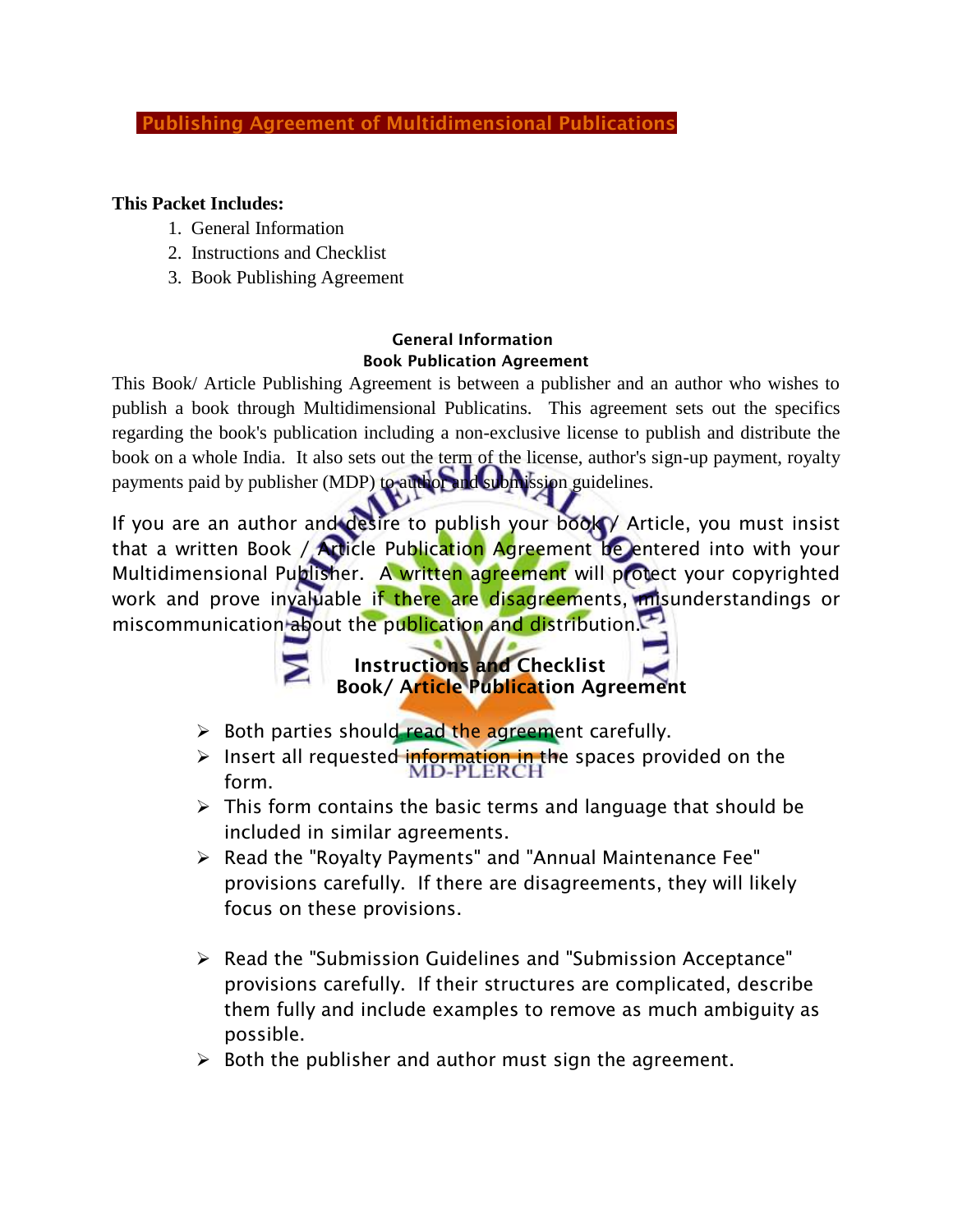- $\triangleright$  Both parties should retain either an original or copy of the signed agreement.
- $\triangleright$  All legal documents should be kept in a safe location such as a fireproof safe or safe deposit box.

# **DISCLAIMER:**

Find Legal Forms, Inc. ("FLF") is not a law firm and does not provide legal advice. The use of these materials is not a substitute for legal advice. Only an attorney can provide legal advice. An attorney should be consulted for all serious legal matters. No Attorney-Client relationship is created by use of these materials.

 $\checkmark$  THESE MATERIALS ARE PROVIDED "AS-IS." FLF DOES NOT GIVE ANY EXPRESS OR IMPLIED WARRANTIES OF MERCHANTABILITY, SUITABILITY OR COMPLETENESS FOR ANY OF THE MATERIALS FOR YOUR PARTICULAR NEEDS. THE MATERIALS ARE USED AT YOUR OWN RISK. IN NO EVENT WILL: I) FLF, **ITS AGENTS, PARTNERS, OR AFFILIATES; OR II) THE** PROVIDERS, AUTHORS OR PUBLISHERS OF ITS MATERIALS, BE RESPONSIBLE OR LIABLE FOR ANY DIRECT, INDIRECT, INCIDENTAL, SPECIAL, EXEMPLARY, OR CONSEQUENTIAL DAMAGES (INCLUDING, BUT NOT LIMITED TO, PROCUREMENT OF SUBSTITUTE GOODS OR SERVICES; LOSS OF USE, DATE OR PROFITS; OR BUSINESS INTERRUPTION) HOWEVER USED AND ON ANY THEORY OF LIABILITY, WHETHER IN CONTRACT, STRICT LIABILITY, OR TORT (INCLUDING NEGLIGENCE OR OTHERWISE) ARISING IN ANY WAY OUT OF THE USE OF THESE MATERIALS.

**MD-PLERCH**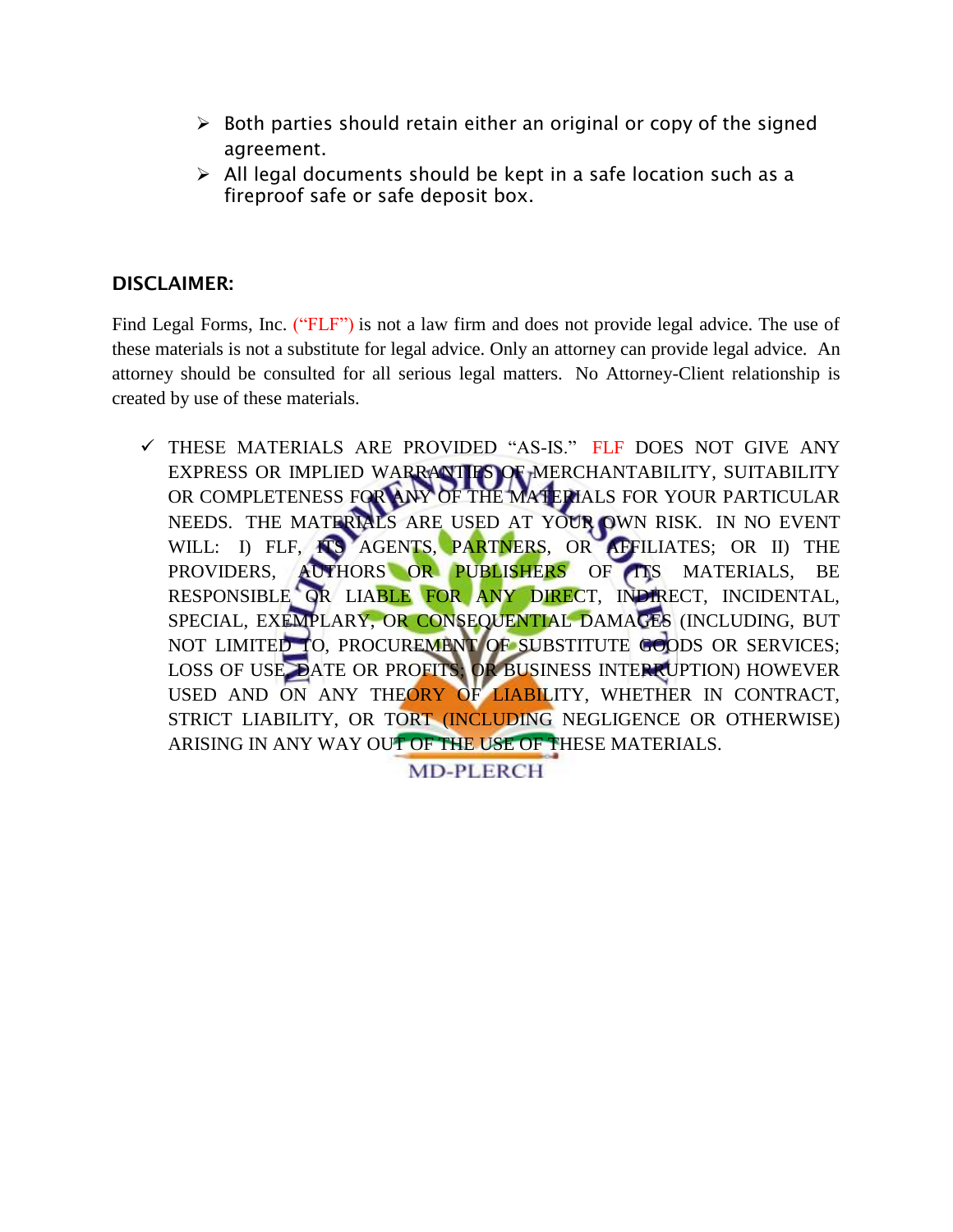### **BOOK PUBLISHING AGREEMENT**

**This Publishing Agreement** is entered into as of [DATE]…………………………….. between [PUBLISHER](MDP)………………….. with address at [ADDRESS]……………… ("Publisher") and [AUTHOR]…………………….. with address at [ADDRESS] (MDP)……………….("Author")…………………….

Author wishes to publish his/her work ("Work") through the Multidimensional Publisher(MDP).

### **1. License to Publish**

Author grants the Publisher non-exclusive and whole India license to publish, store, use, transmit, distribute and sell his/her Work in print and electronic form in many languages in India.

#### **2. Term**

The license for the Work shall extend for [TERM…………………. years after the Work's first release date. The license will automatically be renewed for consecutive TERM. With maximum year(s) terms if neither party gives at least thirty (30) days advance written notice transmitted via electronic or standard mail prior to the end of the current term.

# **3. Sign Up Payment**

Author shall pay Publisher) a one-time sign up fee as reflected on the Publisher's website.( [www.multidpublication.in](http://www.multidpublication.in/) ) or e-mail [multidpublication86@gmail.com](mailto:multidpublication86@gmail.com) Author shall make all payments for the selected Publishing Package in advance. Payments made by Author to Publisher are non-refundable.

### **4. Royalty Payments**

On all sales of the Work, Publisher (MDP) shall pay the Author [AMOUNT]…………………. percent (…..%) of net receipts. Net receipts are the payments that Publisher actually receives from sales of Work, less any distribution charges, returns, taxes, credit card facilitation charges, shipping and handling charges. No royalty shall be paid to copies sold to the Author.

Publisher shall pay Author all royalties earned, on a quarterly basis, within thirty (30) days of the end of each calendar quarter in which the Author earned a royalty.

#### **5. Submission Guidelines**

Author shall follow all submissions procedures as reflected on Multidimensional Publication website ( [www.multidpublication.in](http://www.multidpublication.in/) )

#### **6. Submission Acceptance**

Publisher (MDP) reserves the right, in its sole discretion, not to accept a submission upon receipt. In this case, Publisher (MDP) will return Author's submission package and refund the sign up payment minus banking charges incurred by Publisher and a [AMOUNT]……………….. percent (…….%) handling charge.

#### **7. Publication**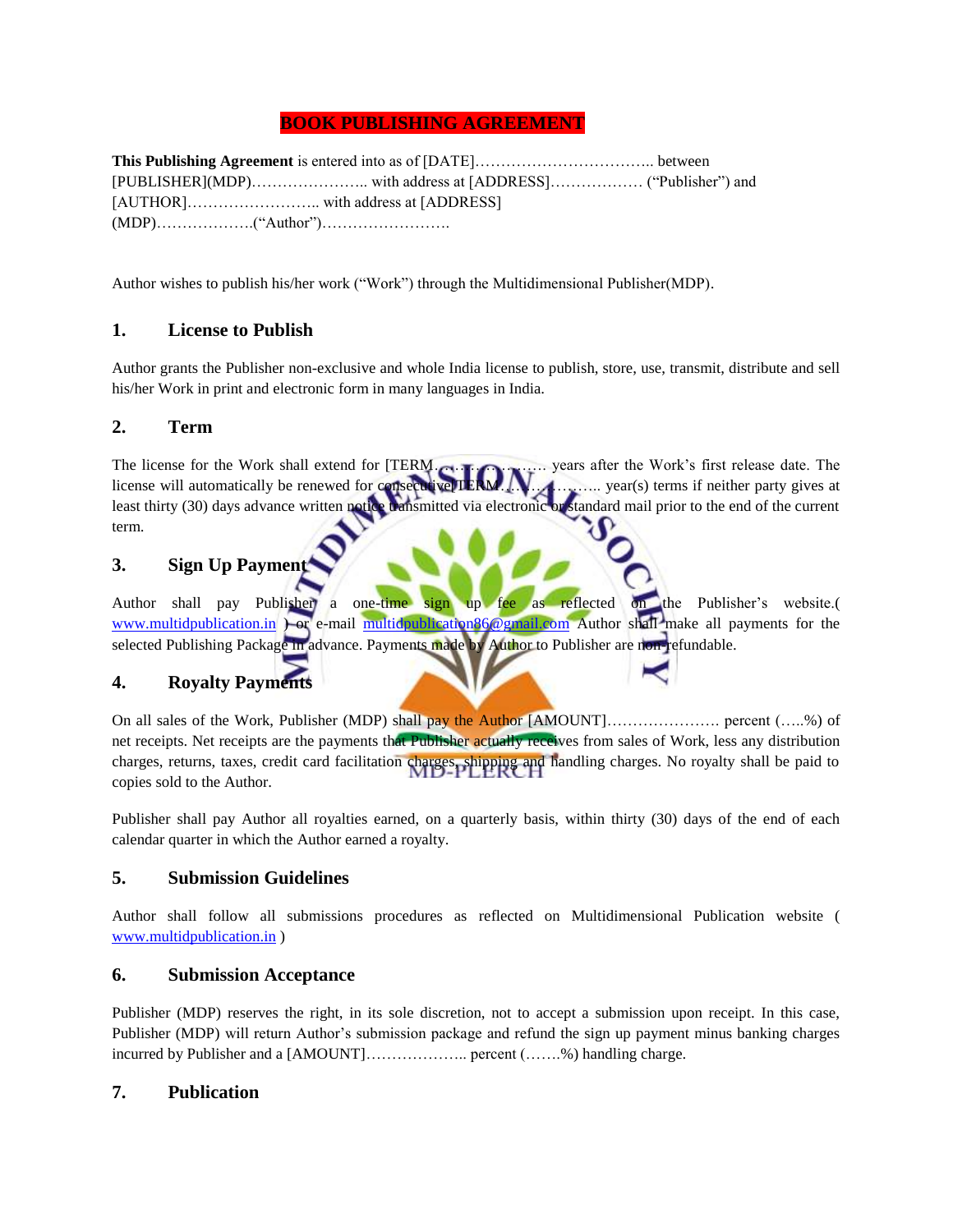Publisher (MDP) intends to market, sell and distribute the Work within [TIME]…………….. (……) days upon Author's approval of the first proof copy.

# **8. Publication Format**

Publisher (MDP) and Author mutually agree on the Work's retail price and format. The retail price should follow generally accepted by Multidimensional Publications guidelines.

# **9. Free Books**

Author shall be entitled to [NUMBER]…………………… (……) free proof copy(ies) of the book.

# **10. Author's Discounts**

Author shall be entitled to purchase copies of the Work through Publisher with discount:

• 1-50 copies [AMOUNT] …………………………% off list price\*

- 51-100 copies [AMOUNT]……………………… % off list price\*
- 101- 250 copies [AMOUNT]……………………… % off list price\*
- 251+ copies [AMOUNT]…………………………. % of list price\*

\*Author prepays shipping and handling

# **11. Annual Maintenance Fee**

Publisher (MDP) shall charge an annual title maintenance fee of Rs [AMOUNT]………… per year per each distinct ISBN (e.g. Print-On-Demand title and e-Book are charged Rs [AMOUNT]……………… each). The title maintenance fee is due twelve (12) months after the Work's first release. Publisher may choose to deduct the title maintenance fee from any future royalty payments due to the Author.

#### **12 Rights to Terminate Agreement**

A) Publisher (MDP) has the right to terminate this Agreement upon seventy-two (72) hours written notice to the other party for any or no reason. Upon any such termination, Publisher (MDP) shall remove the Publisher websites [\( www.multidimensional.in\)](http://www.multidimensional.in/) .

B) Multidimensional Publications will be responsible for paying for all impressions served and all Adjusted Gross Revenue until the (MPD) removed from all of the Publisher Websites.

### **13. Author Warranties**

Author represents and warrants the following to Multidimensional Publisher:

(a) Author is the sole owner of the Work (this includes manuscript, pictures, images, drawings and any other materials submitted to Publisher) and has the full power, authority and right to enter into this Publishing Agreement;

(b) This Agreement does not conflict with any other contracts, understandings, or arrangements between the Author and any other person or entity;

(c) The Work is not in the public domain and is entirely original except for portions thereof for which legally effective written licenses or permissions have been secured;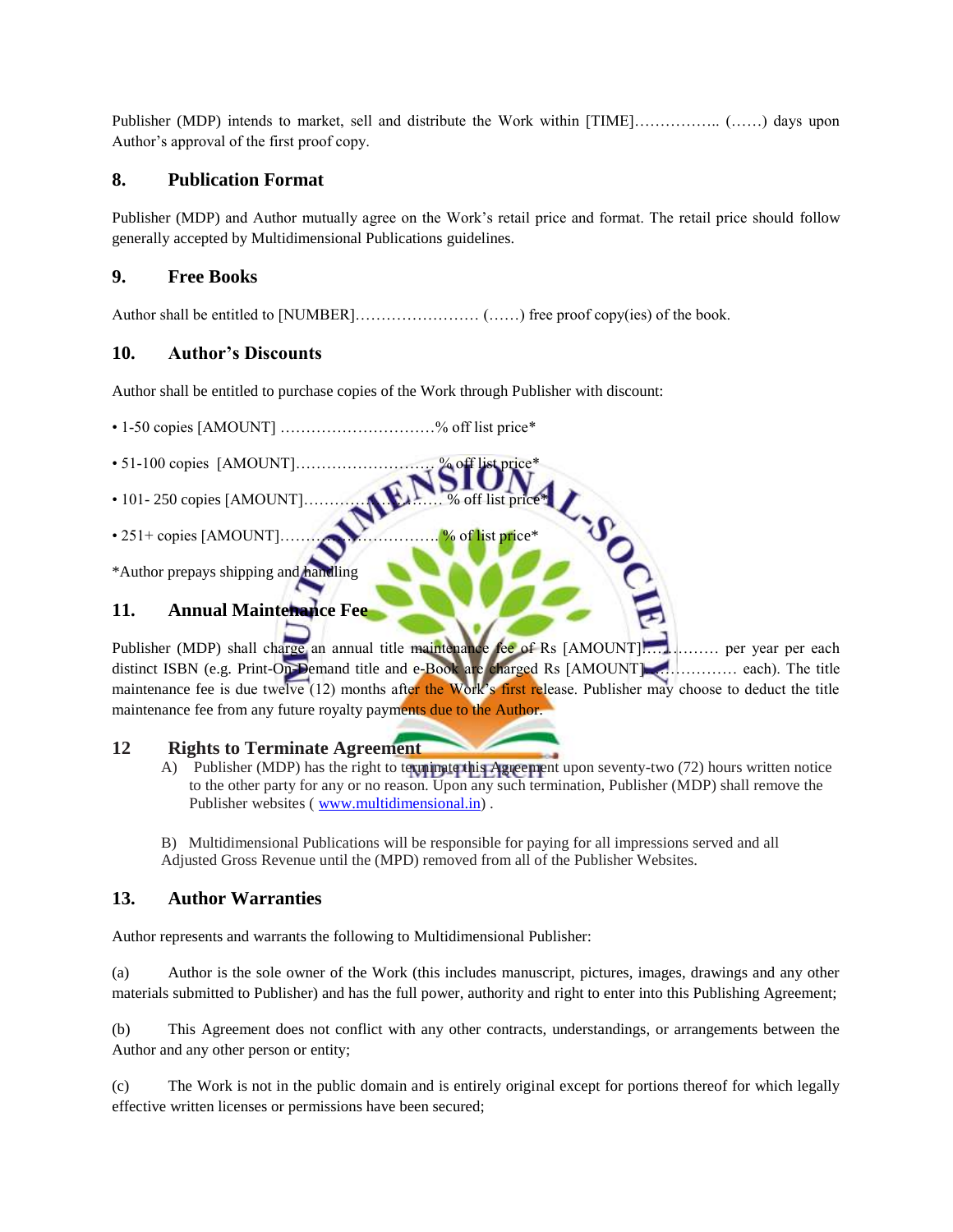(d) The Work as submitted, and its publication by Publisher, do not and will not violate or infringe upon any personal or proprietary rights, including without limitation copyrights, trademark rights, trade secret rights, contract rights, privacy rights, or publicity rights of any other persons and entities;

(e) The Work and all the rights in Work are free of liens, claims, interests or rights in others of any kind;

(f) *Publisher (MDP) shall not have any legal responsibility for Author's Work;*

(g) The Work is not defamatory or obscene, or in any other way illegal; and any recipes, formulae, instructions, or recommendations contained in the Work are not and will not be injurious to any reader, user, or third person;

(h) All information submitted to Publisher (MDP) is entirely accurate to the best knowledge of the Author.

#### **14. Indemnification**

Author agrees to fully indemnify, defend and hold harmless Publisher and its affiliates from and against any losses, lost profits, damages, liabilities, judgments, awards, decrees, settlements, or expenses (including without limitation, reasonable attorney's fees and court costs) arising from, connected with, or by reason of any breach or alleged breach of any of the representations and warranties set forth above, but the Author shall not be liable for any matter inserted in the Work by Publisher (MDP) or its licensees. All warranties and indemnifications made by the Author herein shall survive termination of this Publishing Agreement or any license under this Agreement.

"Affiliates" means owners, shareholders, officers, directors, employees, parents, subsidiaries, affiliated companies, licensees, distributors, advertisers, Internet service providers, attorneys, and accountants and any other person or entity to whom Publisher extends its license or warranties to in connection with the production, dissemination, transmission, promotion, publication, or distribution of the Work or the exercise of any rights in the Work or derived from the Work.

### **15. Copyright Infringement**

Publisher shall have the right to commence action for copyright infringement based on the rights granted under this Agreement. **MD-PLERCH** 

For more information please visit the Multidimensional Publisher web [\(www.multidpublication.in\)](http://www.multidpublication.in/)

#### **16. General Provisions**

This Agreement shall be governed by the laws of the [PLACE](Uttar Pradesh Lucknow)……………… and all parties consent to venue and jurisdiction in the courts of the [PLACE](Uttar Pradesh Lucknow)…………………….. to adjudicate any and all claims arising out of this Publishing Agreement. This Agreement may be modified by Publisher (MDP) giving 30 days notice to the Author of the proposed change. If Author does not agree that such change is in the best interest of all parties, the Author may promptly terminate this Publishing Agreement.

By completing the following and submitting the required materials, the Author agrees to all the terms and conditions in this Publishing Agreement.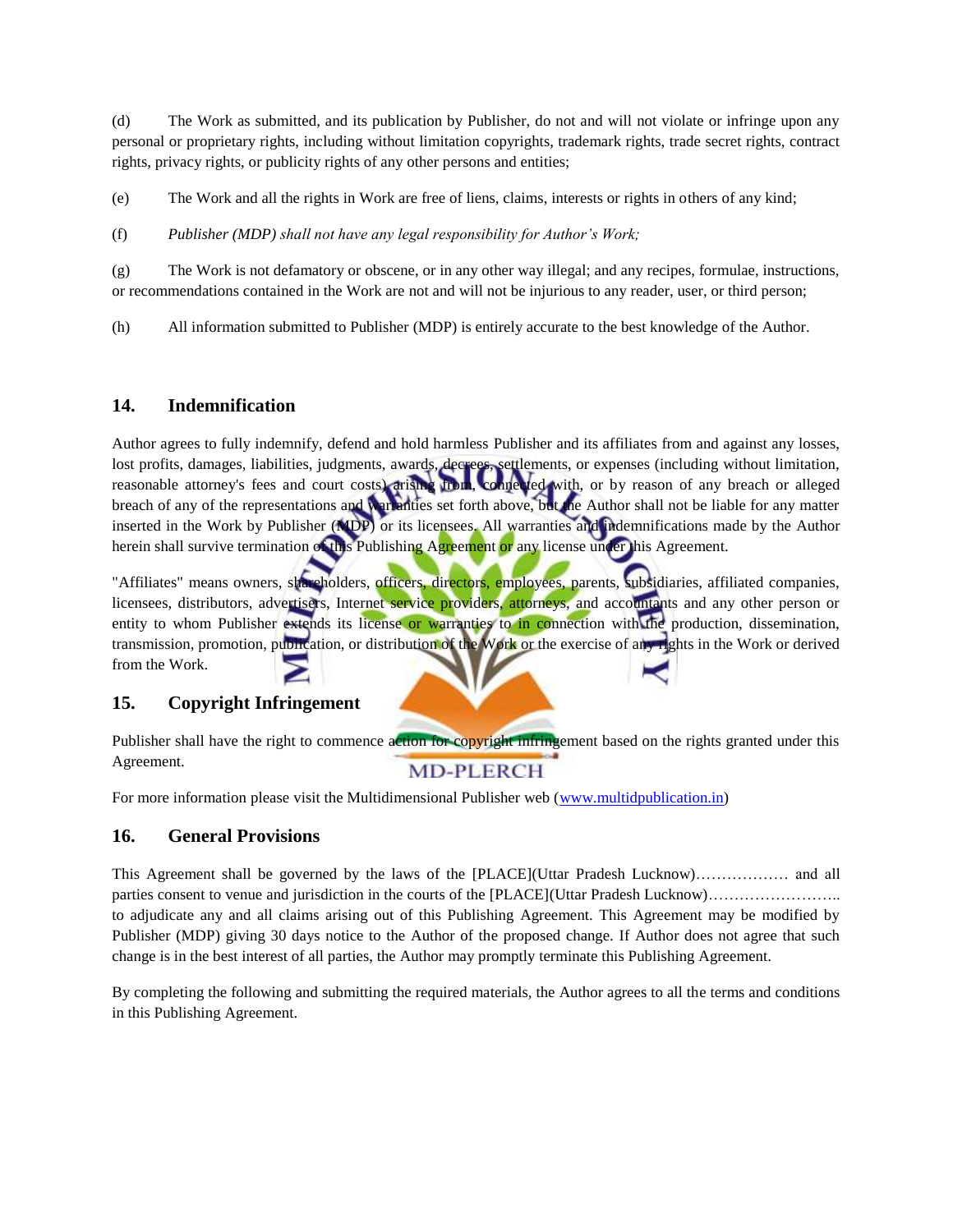Author:

Publisher:

(Stamp & Seal)

| B |  |
|---|--|
|   |  |

| Name; $\_\_$ |  |  |  |
|--------------|--|--|--|
|              |  |  |  |

Title of Work:

Name:

Title  $% \left( \left( \mathcal{A},\mathcal{A}\right) \right) =\left( \mathcal{A},\mathcal{A}\right)$  of Work:

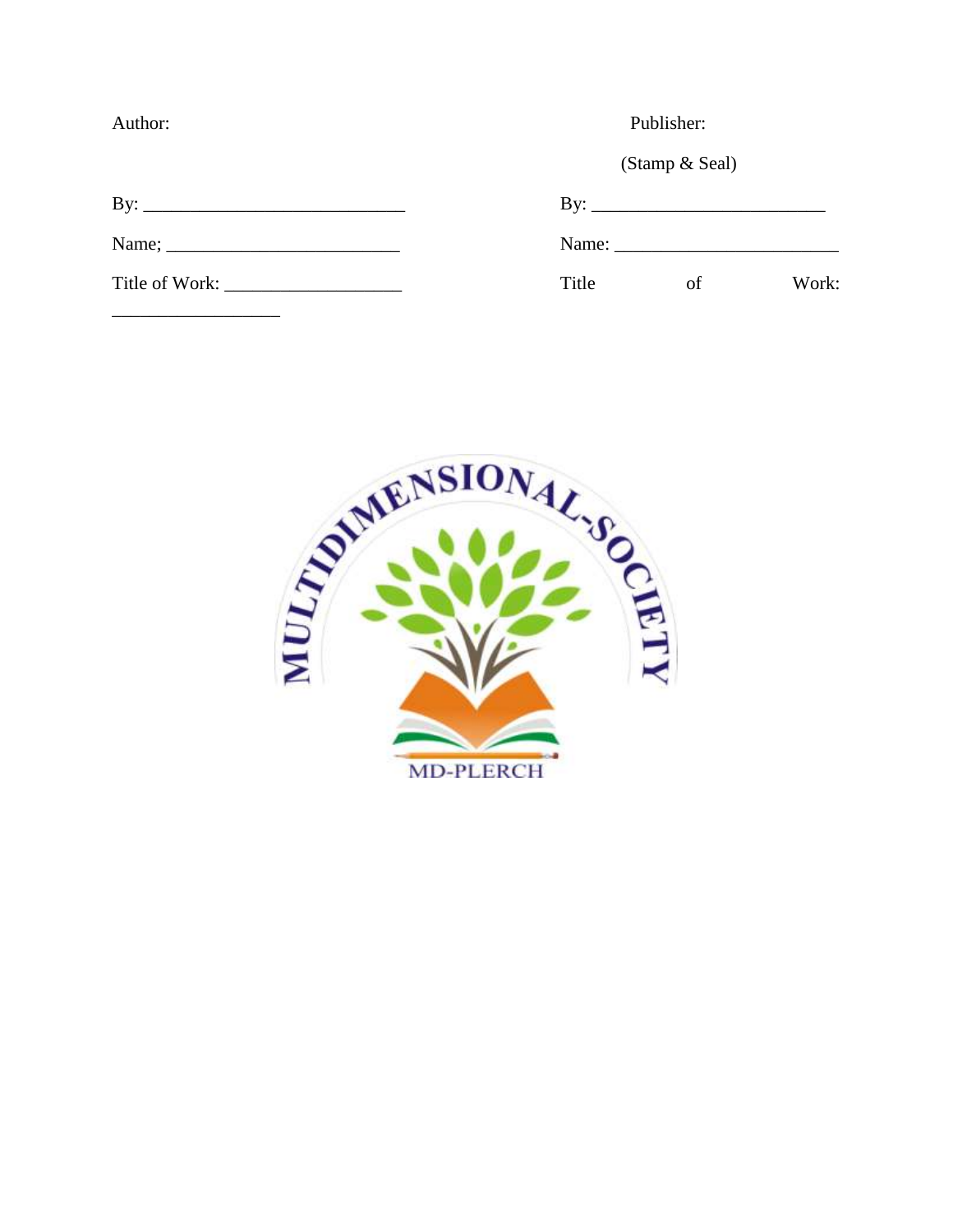# **Book Design and Formatting Letter of Agreement by Multidimensional Publisher**

This **Letter of Agreement** must be completed, signed, and returned before Publisher (MDP) can schedule or begin this work-for-hire job.

Multidimensional Publisher agrees to provide professional graphic artist services to book / Article printer specifications provided by Author or Author-designated printer. Estimated time is four (4) weeks, or as agreed upon, from receipt of all materials from Author, not including Author review time.

Author agrees to provide suitable Microsoft Word or Rich Text Format text files and JPG graphic files, and review PDF proofs and provide specific corrections to Publisher in a timely manner.

Author agree to provide suitable ( Images, Diagrams, Structures, Figures etc) all should be Multi-dimensional based on Multicolored on Multicolored on Microsoft Word (Coral Draw in graphics files).

| Name of Author/Client/Company:                   |  |  |
|--------------------------------------------------|--|--|
| Address:                                         |  |  |
| $Phone: \ldots \ldots \ldots \ldots$             |  |  |
|                                                  |  |  |
| Author or Name of Person Commissioning Work ERCH |  |  |

Book /Article Title:………………………..

Author's Representations and Warranties. Author represents and warrants to Publisher, upon which representations and warranties Publisher is specifically relying in entering into this Agreement, that Author has the authority or permission to publish the entire content of the Work, including copyright and other rights to the underlying content; and Work content does not defame or impinge on the rights of another in any way. Author shall hold Publisher harmless from and indemnify Publisher against any and all claims or demands arising out of a breach of these representations and warranties, including attorney's fees.